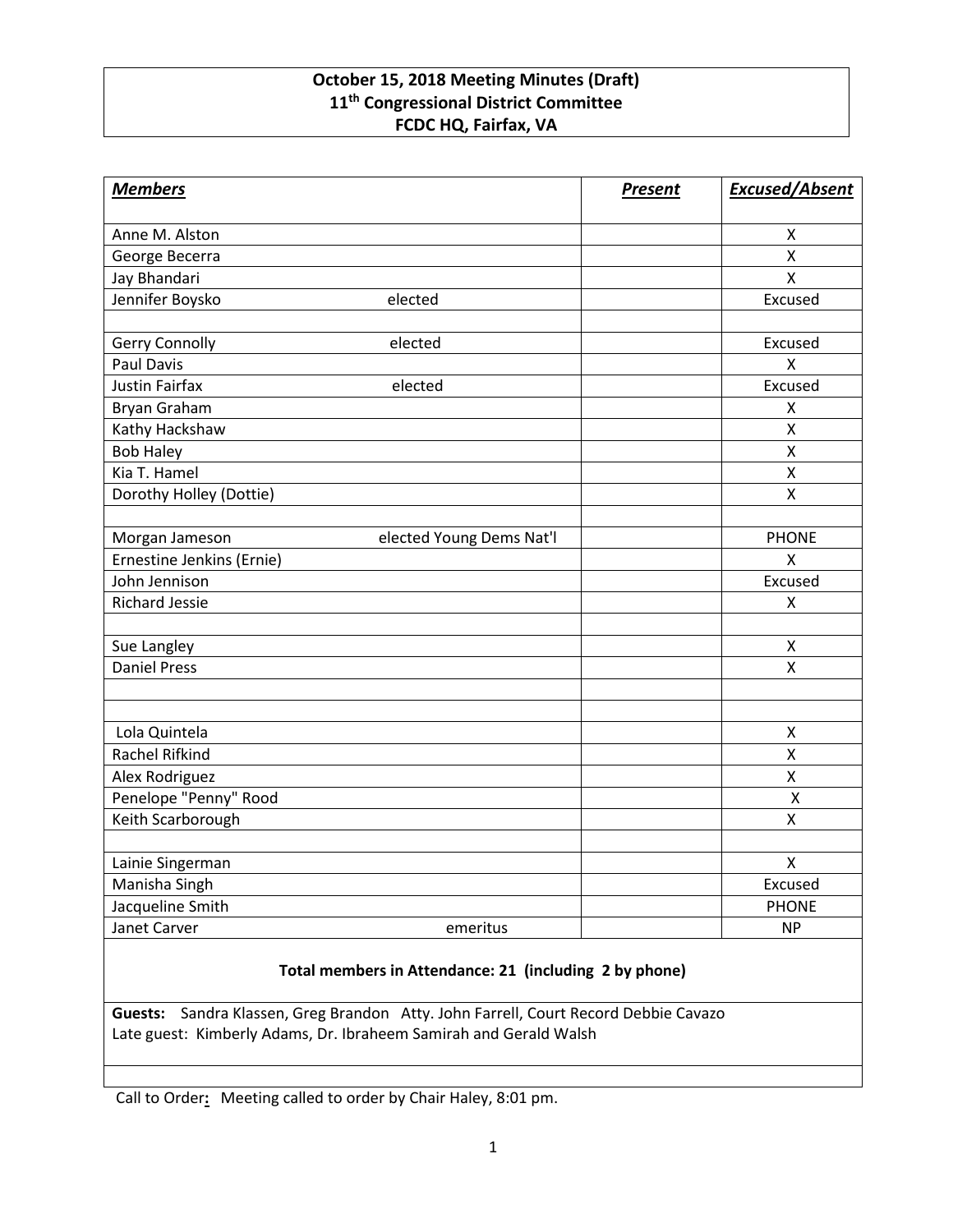1. b Roll Call: Rood (secretary pro tem) for Jennison

2. Guest Introductions -

3. a Motion to Approve Agenda made by Dan Press and seconded by Alex Rodriguez

The order of the Agenda was amended to allow the Appeal filed by John Farrell on behalf of Sheila Olem, Signe Friedrichs and Cesar Del Aguila to go forward prior to the usual business of the committee

No minutes were presented due to the Excused absence of the Secretary.

Morgan Jamison requested that the minutes for August 20<sup>th</sup> reflect that he attended by phone.

John Farrell of McCandlish Lillard attorney for the above named appellees requested that the appeal filed by Les Halperin and Michael Bradley be dismissed. Prior to a discuss of the appeal, Richard Jessee moved and George Becerra second a motion that any parties who assisted in the appeal by Mr. Halperin and Mr. Bradley recuse themselves. The chair Mr. Haley spoke to the motion and indicated he would recuse himself unless there was a tie vote. The motion passed.

Mr. Farrell requested that the appeal be dismissed for the following reasons:

The parties had no standing to bring the appeal

There was no basis for the appeal

An unsigned affidavit was presented supporting the appeal of the vote from the September 25, 2018 action of the Fairfax County Democratic Committee regarding the endorsement of candidates running for the Herndon Town Council on November 6, 2018.

All members of the Committee were provided an opportunity to speak to the motion.

Dan Press moved and Rachael Rifkind seconded the motion that the appeal be dismisses. 19 members supported the motion and there were 2 abstentions.

A written statement by Mr. Halperin is attached to the minutes.

There was a discussion about the process of appeals and inviting members from the 8<sup>th</sup> and 10<sup>th</sup> districts to attend our next meeting to discuss the appeals process.

The meeting then returned to normal business

3. b No minutes were presented due to the Excused absence of the Secretary.

Morgan Jamison requested that the minutes for August  $20<sup>th</sup>$  reflect that he attended by phone.

- 4. Treasurer's Report Federal account \$8855.19 Non-federal account \$4053.02 Motion for report to be filed by Rachel. Accepted. No vote required.
- 5. Chair's Report Haley

- The Chairman reported that the Diwali event was a success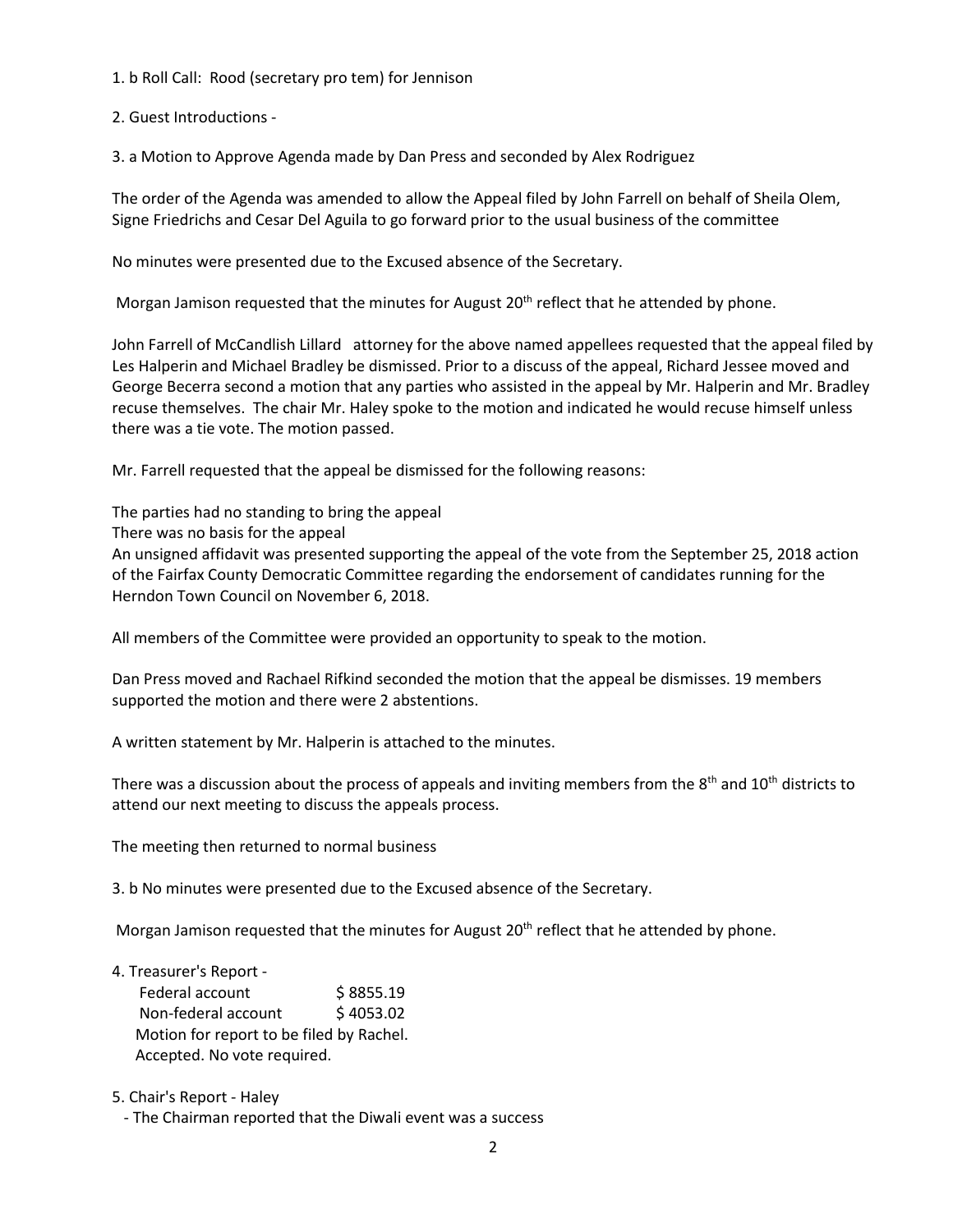- The chairman reported there was a DPVA event at which James Carville was the Special Guest—this event made \$30,000 for the state party.

6. vice Chairs' Reports -

Fairfax – Lainie reported that there was a record number of absentee voter applications and high absentee voting.

 PWCo - Ernie: - PWCo next mtg. on October 25th@ Kelly Bldg. Ernie also reported there was a Special Election for the School Board chair seat and there had been a forum on October 1<sup>st</sup>.

Ernie also reported there would be a 11<sup>th</sup> District congressional Candidates debate on October 18<sup>th</sup> at Westminster House at 7 pm

Lastly, there was very heavy voter registration in Prince William County

City of Fairfax—Kathy Hackshaw reported we had a very successful Fall Festival on October 13<sup>th</sup> The Seafood in the City event for Congressman Connolly is scheduled for October 25<sup>th</sup> at Captain Pell's. Lastly, Izzy Oldfield is the Committee's new Vice Chair

7. Jurisdiction Reports: FfxCo - Sue:

Sue reported that the County was busy with Election Day coverage

FfxCity - Kathy: - no further report

-

8. Tech/Comm working group No Report at this time

9. Caucus/Committees

- 1990 - 1990 - 1990 - 1990 - 1990 - 1990 - 1990 - 1990 - 1990 - 1990 - 1990 - 1990 - 1990 - 1990 - 1990 - 199

- Jai: Reported that the DAV and 11<sup>th</sup> District co-sponsored the Diwali and that there was a good turnout from elected officials

 - Dan: Reported that there was a need for volunteers to do Voter Protection on Election Day in Prince William County—individuals do not need to live in Prince William only need to be a state resident. Also training would be provided

## 10. Other

The Chairman reported that Rebecca Borton has resigned from the 11<sup>th</sup> District Committee due to work obligations. There was a discussion about how to proceed with filling the vacancy. The vacancy is for a female from Fairfax County. Fairfax County Members will proceed with developing a plan for making